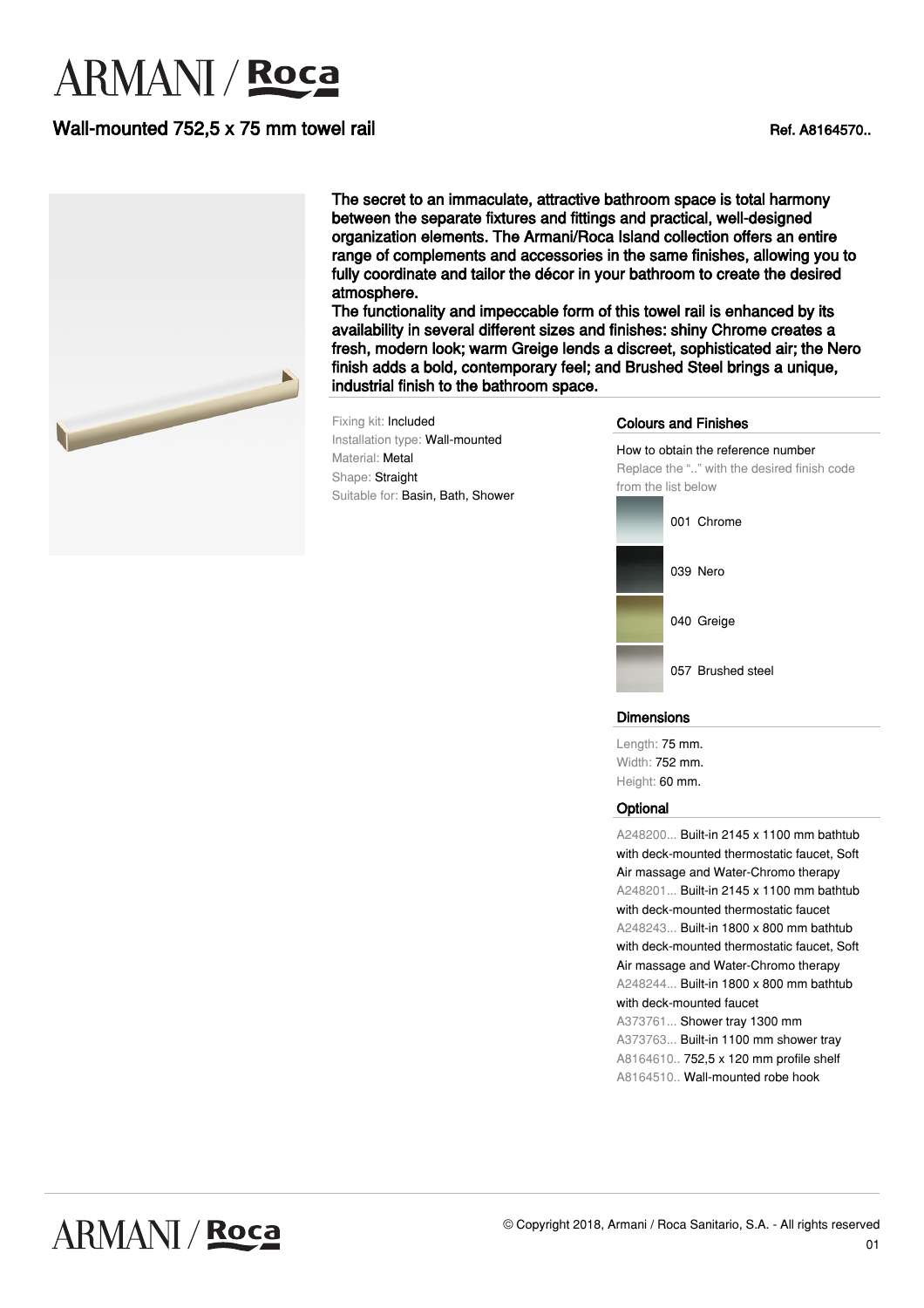

### Wall-mounted 752,5 x 75 mm towel rail Ref. A8164570..

#### Technical drawings